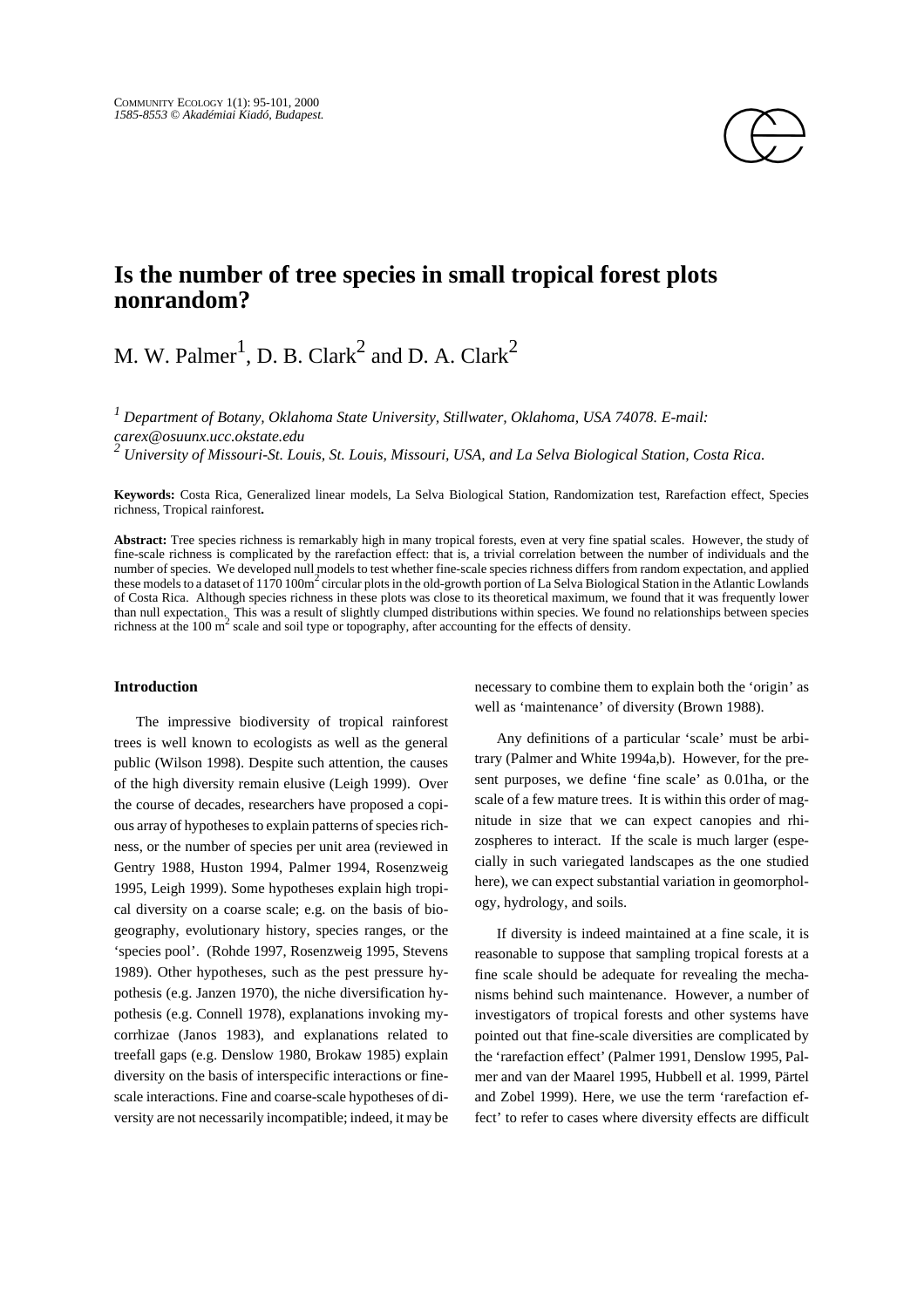| Topographic Class      | Old      | Recent   | Residual | <b>Stream</b> | Swamp | Total |
|------------------------|----------|----------|----------|---------------|-------|-------|
|                        | Alluvium | Alluvium |          | Valley        |       |       |
| Ridge Top / Flat       | 60       | 16       | 23       | 12            | 69    | 180   |
| Top of Slope           | 25       |          | 205      | 3             |       | 234   |
| Midslope               | 51       | -        | 472      | 14            |       | 547   |
| Base of Slope/Riparian | 4        | 8        | 98       | 65            | 34    | 209   |
| Total                  | 140      | 32       | 798      | 94            | 106   | 1170  |

**Table 1.** Numbers of 100m<sup>2</sup> plots in each soil and topographic class.

to disentangle from density effects; we prefer this specific term to the very general terms previously offered in the literature (e.g. 'sampling artifact', 'no-interaction model', 'density effect'). The rarefaction effect occurs because species cannot occur independently of individuals, and hence there is a built-in correlation between density and richness at low densities. Condit et al. (1996, 1998) argued that this problem is so extreme in tropical forests that least 1000 trees should be sampled before species richness can be compared among sites. Although Condit et al. are comparing geographically isolated locations, their findings imply that there are severe constraints on our ability to understand fine-scale determinants tree of diversity.

Several authors have suggested ways to 'correct for' the rarefaction effect in tropical forest studies. For example, Denslow (1995) extrapolated the species-individual curve to infinite sampling using a Michaelis-Menten equation. Unfortunately, the abstraction of infinite stem density in small quadrats may be biologically untenable. An alternative approach presented by Hubbell et al. (1999) is to divide the observed species richness by the number of stems. This approach is flawed because (unless the species pool is infinite) the relationship between species richness and number of stems is decidedly nonlinear. Under the null hypothesis that individuals are randomly selected from a common species pool, the species per stem ratio will decline nonlinearly as density increases.

In this paper, instead of 'correcting for' the rarefaction effect, we propose to compare the observed patterns of species richness to a null model in which density is held identical to observed density. In particular, we test whether species richness of  $100m<sup>2</sup>$  plots in a Costa Rican old growth forest is higher than random expectation. If so, we can conclude that the mechanisms that allow the coexistence of rainforest trees operate at very fine scales, and that richness does not merely result from a random draw from a 'species pool'. Alternatively, if richness is lower than random expectation, we can conclude that conspecific trees tend to be aggregated.

#### **Study site**

We conducted this study in the old growth portion of La Selva Biological Station in northeastern Costa Rica. A general review of the facilities, location, geography and climate are presented in Matlock and Hartshorn (1999); see McDade et al. (1994) for a more detailed description. Although there are ca. 400 tree species (including palms) in the 1536-ha property, this number is not exceptionally high for the neotropics (Gentry 1988, Dallmeier and Comiskey 1998, Leigh 1999).

## **Field methods**

This study employed 1170 circular plots of size 100m<sup>2</sup> , located in the old-growth portion of La Selva Biological Station. These plots were located along a grid described in detail in Clark et al. (1998) and Clark et al. (1999). All trees of at least 10 cm in diameter within each plot were enumerated, by species. Soils for each plot were classified into five classes (Old Alluvium, Recent Alluvium, Residual Soils, Stream Valleys, Swamp Soils) based on texture, color, and landscape position. Topography was classified into four classes (ridge top or flat, top of slope, midslope, and base of slope/riparian). Residual soils constituted the most common soil type, and midslopes the most common topographic class. The proportions of topographic classes varied by soil type (Table 1). Further details on these classifications and methodology are available in Clark et al. (1998) Clark et al. (1999), and Clark and Clark (*in press*).

# **Analysis**

#### *Null models*

In order to test whether species richness of  $100m<sup>2</sup>$ plots was greater or less than random expectation, we developed randomization tests based on null models of independent assignment of species to individuals. Null models are useful in cases such as this one, where we wish to separate pattern from artifact, and when inferential statistics are unclear, not available, or undefined (Manly 1992). Since the rarefaction effect influences species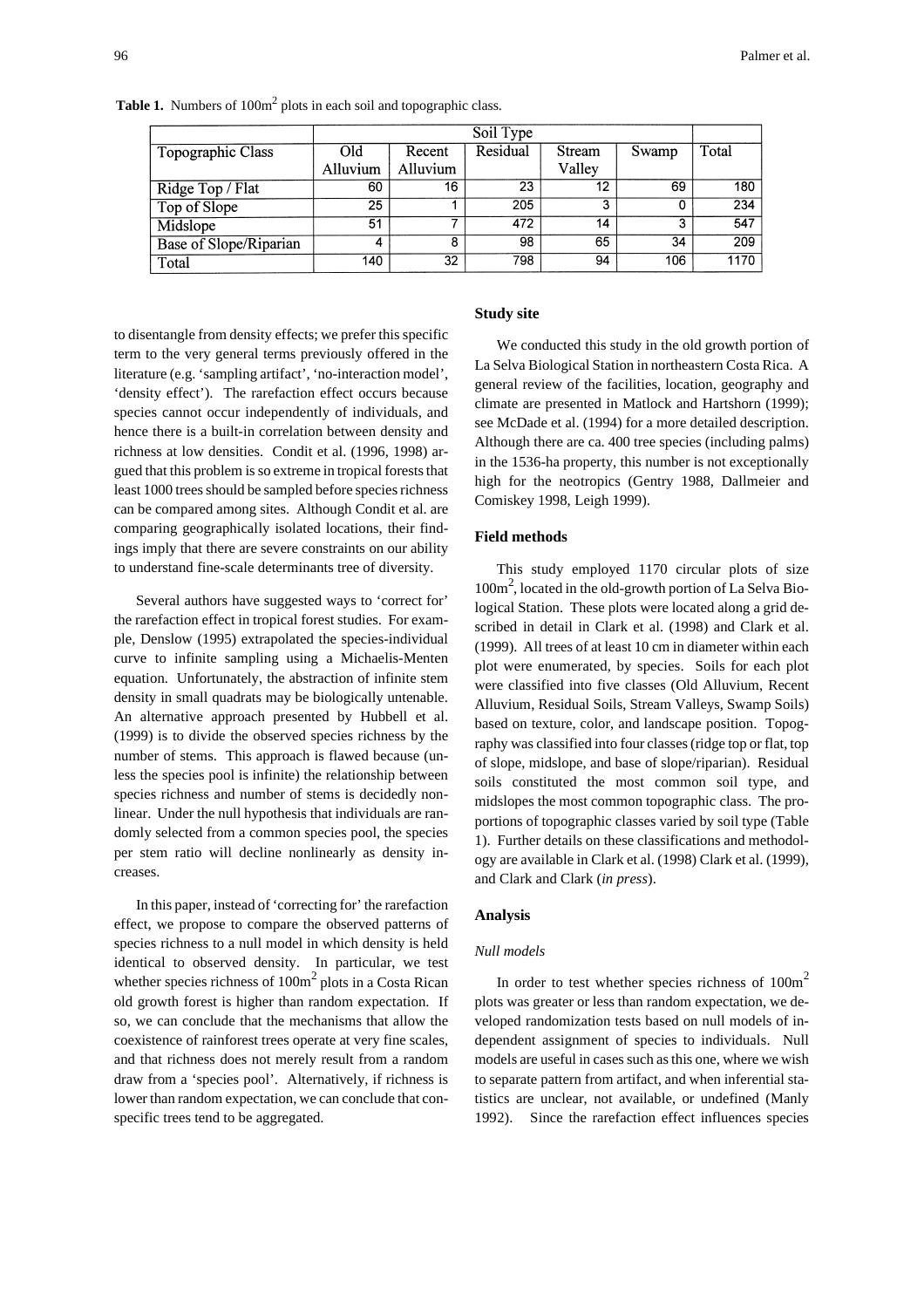richness in a potentially confounding way, the key is to keep the numbers of individuals per plot the same in the randomizations as in reality. This is so that we are always comparing the same number of trees. In the randomizations, we randomized species identity - but kept the same total number of individuals of each species in the entire study site, and kept the same number of stems in each plot. These randomizations were similar to those performed by Capone and Kushlan (1991). We performed 1000 permutations for each model, and tested whether the mean *observed* species richness differed from the mean of the permutations. Since we were interested in deviations in either direction (richness greater than expected, and richness less than expected), we performed a 2-tailed test. For example, at the nominal alpha of 0.05, we rejected the null hypothesis if the observed value is less than 2.5%, OR greater than 97.5% of the random values.

We developed three null models. Null Model I was the simplest model, in which we randomized the identity of all species, independent of plot. However, it is possible that since soil types differed from each other in species composition (Clark et al. 1999), species richness per plot would be less than what we would expect due to a random reassignment of species. Therefore, Null Model II also randomized species identities, but only *within* plots of the same soil type. Although much less important than soil type, topography influenced tree distribution (Clark et al 1999). Null Model III also randomized within soil types AND topographic classes.

For each null model, we tested the overall mean richness, as well as richness within each soil class and each topographic category. Therefore, there were a very large number of statistical tests - so many tests that procedures to correct for multiple comparisons (e.g. Holm's method, Bonferroni adjustment; Legendre and Legendre 1998) would not yield significance even if the effects were strong. Therefore, for each null model, we distinguished between 'exploratory' tests (the tests of the individual soil types and topographic classes), and 'summary' tests (the overall means). We performed multiple comparisons procedures only on the latter, while we treated the former as suggestive and exploratory.

#### *Effects of soil type and topography on species richness*

We were interested in testing whether soil type and topography explain fine-scale variation in species richness, above and beyond the rarefaction effect. We suspected that the rarefaction effect might cause richness differences in this study, because topography and soil type influence stem density at La Selva (Clark and Clark in *press*). We could not use a straightforward ANCOVA to

factor out the rarefaction effect, because richness data (at low richness) are far from normally distributed. In particular, richness cannot be less than zero and hence negative residuals are not likely to be symmetrical with positive residuals. Furthermore, variance in species richness is likely to increase as a function of the mean. Therefore, a Poisson distribution typically better describes richness data than a normal distribution (Pausas 1994, Bradstock et al. 1997, Vetaas 1997, Peco et al. 1998), and we therefore employed generalized linear modelling using a Poisson error distribution and a logarithmic link function (Crawley 1993, McCullagh and Nelder 1983). Statistical inference in generalized linear models is derived from the maximum likelihood principle, and is evaluated by the 'deviance', which has an approximate chi-squared distribution. In this study, we tested whether soil type explains deviance that is not explained by tree density, and whether topography explained any of the deviance that is not explained by density and soil type. We omitted plots with fewer than two trees from the generalized linear modeling.

#### **Results**

The density of tree stems ranged from zero to 11, and species richness ranged from zero to 10 (Figure 1A). Both richness and density peaked at 4 per plot. Figure 1B demonstrates a strong rarefaction effect: i.e., we found a strong dependence of richness on density. However, figure 1B (and the similarities of the curves in figure 1A) shows that mean tree richness was not much less than the maximum possible tree richness (i.e. when each tree in a plot was a different species).

The closeness of tree species richness to the maximum richness implies that it is worthwhile determining whether species richness was higher than random expectation. However, the results of the randomization tests under all null models (Table 2) demonstrated that mean species richness was always lower than random expectation. Although the difference from expectation is very slight (a small fraction of a species), the departures from randomness were, in many cases, significant (under all three null models). Furthermore, all of the summary tests of means were significant.

It remains to be determined whether there was a relationship between species richness and the soil and topographic classes. Figure 2 demonstrates that species richness did indeed vary as a function of these classes, but that this pattern may have been a simple function of density (i.e. the rarefaction effect). Therefore, we were interested in testing whether soil and topography affected the *residuals* after accounting for density. Generalized linear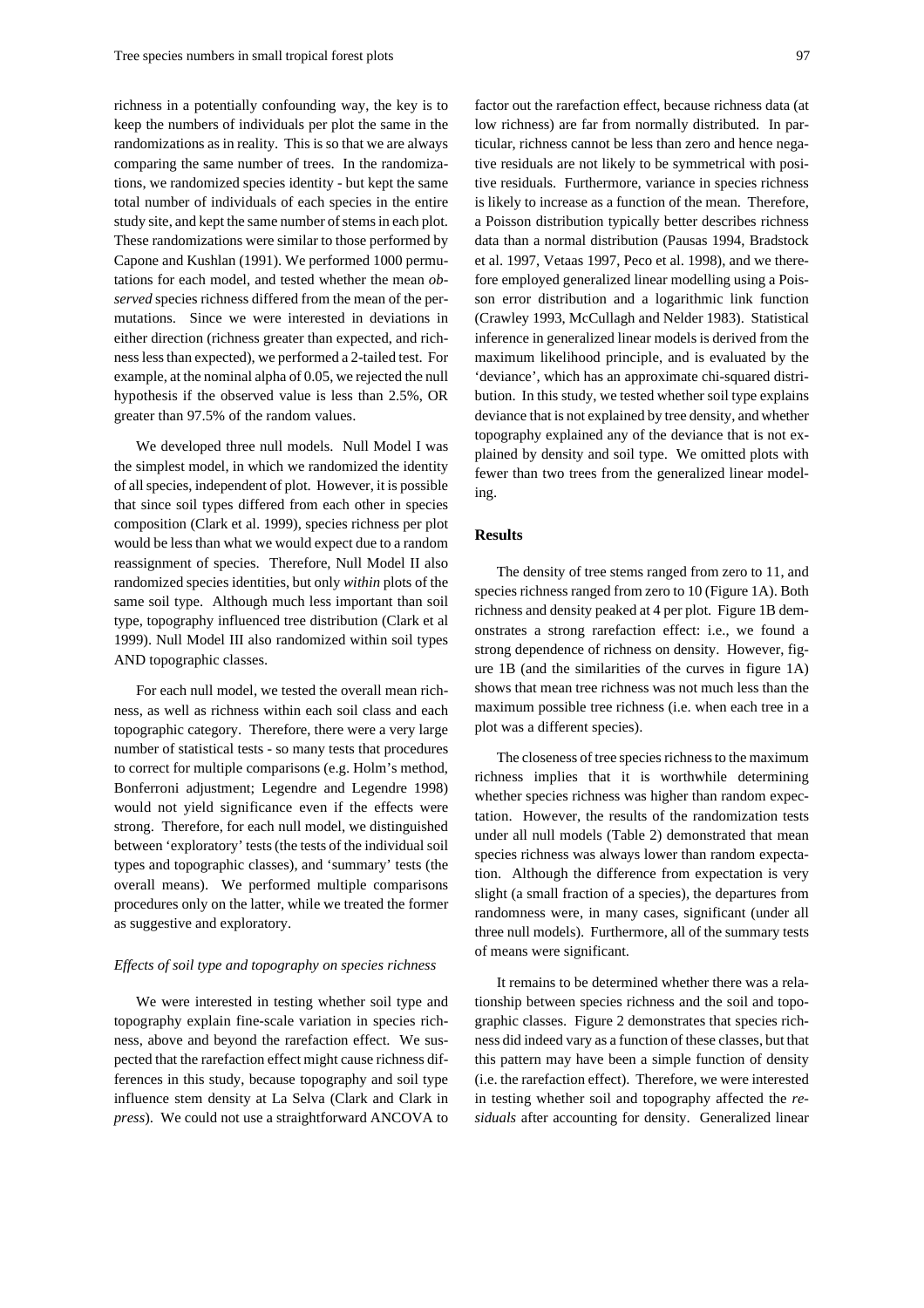**Figure 1.** a) Frequency diagram of species richness per plot together with number of stems per plot. b) Mean richness of plots with different numbers of tree stems, plus or minus one standard error. The upper line represents the hypothetical case where each tree belongs to a different species.





as a function of mean stem density, by soil and topographic class. Abbreviations are as in Table 2. The outlying status of RA2, OA4, and SV2 is most likely due to low sample size (Table 1).

Figure 2. Mean species richness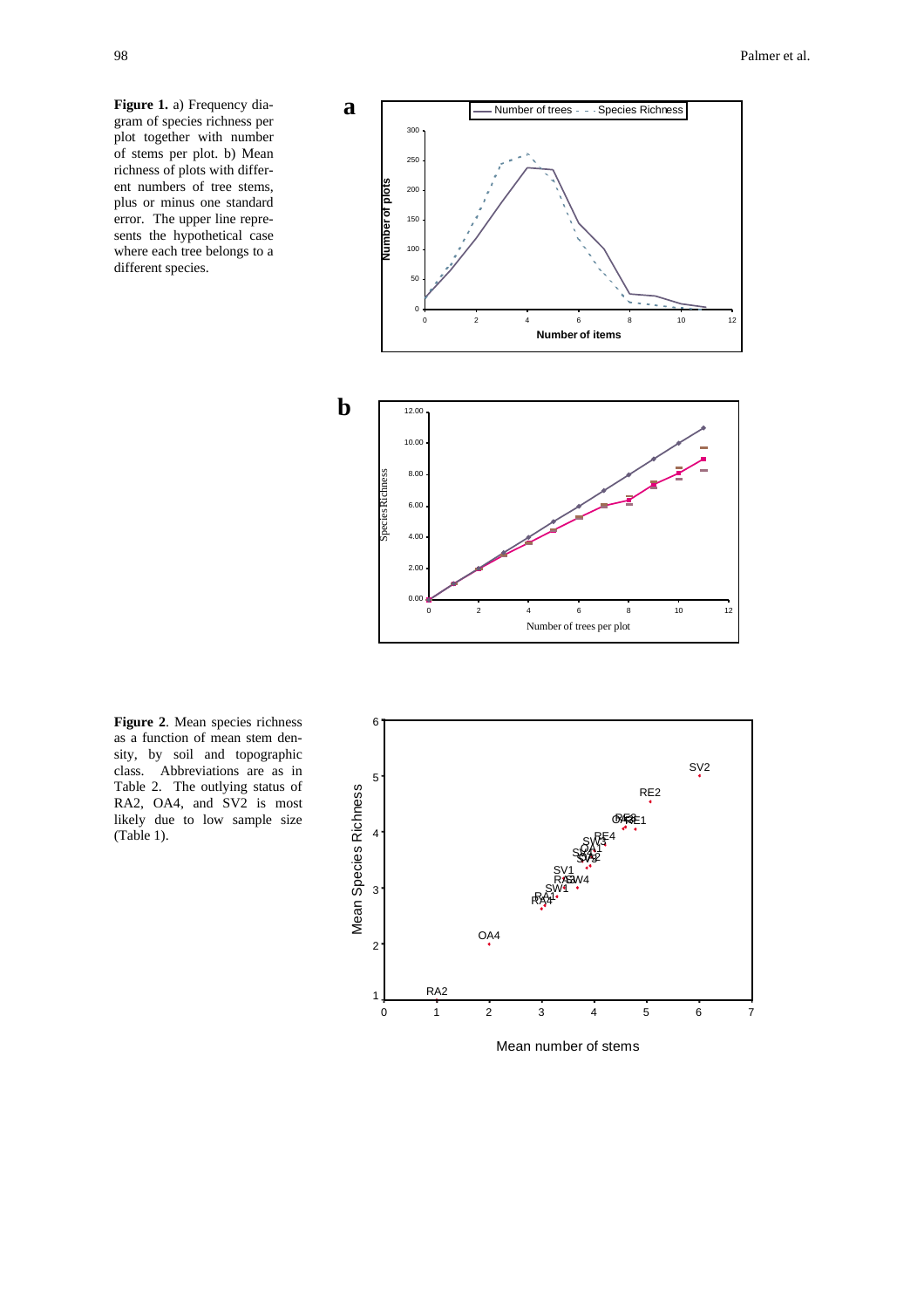**Table 2.** Observed mean species richness, as well as average richness of the three null models (NM I, NMII, NMIII) as described in the text. P-values (proportion of 1000 random realizations of the null model that are greater than or equal to the observed value) are adjacent to the mean. Soil classes OA = Old Alluvium, RA=Recent Alluvium, RE=Residual Soils, SV = Stream valleys, SW=Swamp. Topographic categories:  $1 =$  ridge top or flat,  $2 =$  top of slope,  $3 =$  mid slope,  $4 =$  bottom of slope. Although we performed two-tailed t-tests, the only significant results occurred when observed richness was less than random expectation (\**p<*.05, \*\**p<*.01, \*\*\**p<*.005, \*\*\*\**p<*.001).

|                       |                                   | <b>TRUE</b> | NM I       | NM II      | <b>NM III</b> |
|-----------------------|-----------------------------------|-------------|------------|------------|---------------|
| All plots             |                                   | 3.895       | $4.034***$ | $4.016***$ | $4.007***$    |
| Soil type             | OА                                | 3.664       | $3.822***$ | $3.781***$ | $3.776***$    |
|                       | RA                                | 2.688       | $2.882*$   | $2.841*$   | 2.809         |
|                       | <b>RE</b>                         | 4.164       | $4.291***$ | $4.282***$ | $4.276***$    |
|                       | $\overline{\mathsf{s}\mathsf{v}}$ | 3.468       | 3.528      | 3.474      | 3.472         |
|                       | SW                                | 2.915       | $3.171***$ | $3.159***$ | $3.127***$    |
| Mean, by soil types   |                                   | 3.895       | $4.034***$ | $4.016***$ | $4.007***$    |
| Topographic classes   | <b>OA-1</b>                       | 3.550       | 3.687      | 3.649      | $3.672*$      |
|                       | OA-2                              | 3.400       | $3.667**$  | $3.631*$   | 3.579         |
|                       | $OA-3$                            | 4.059       | 4.205      | 4.156      | 4.139         |
|                       | OA-4                              | 2.000       | 1.928      | 1.924      | 1.940         |
|                       | <b>RA-1</b>                       | 2.688       | 2.873      | 2.825      | 2.834         |
|                       | $RA-3$                            | 3.000       | 3.246      | 3.211      | 3.141         |
|                       | <b>RA-4</b>                       | 2.625       | 2.815      | 2.780      | 2.696         |
|                       | <b>RE-1</b>                       | 4.043       | $4.360*$   | $4.342*$   | $4.321**$     |
|                       | $RE-2$                            | 4.541       | 4.625      | 4.615      | 4.597         |
|                       | $RE-3$                            | 4.087       | $4.224***$ | $4.215***$ | $4.216***$    |
|                       | RE-4                              | 3.776       | $3.897*$   | $3.894*$   | $3.880*$      |
|                       | $SV-1$                            | 3.167       | 3.202      | 3.156      | 3.235         |
|                       | $SV-2$                            | 5.000       | 5.355      | 5.276      | 5.097         |
|                       | $SV-3$                            | 3.357       | 3.577      | 3.523      | 3.555         |
|                       | $SV-4$                            | 3.477       | 3.493      | 3.440      | 3.423         |
|                       | <b>SW-1</b>                       | 2.841       | $3.057***$ | $3.050***$ | $3.029***$    |
|                       | $SW-3$                            | 3.667       | 3.754      | 3.730      | 3.543         |
|                       | $SW-4$                            | 3.000       | $3.350***$ | $3.332***$ | $3.289***$    |
| Mean, by topo classes |                                   | 3.895       | $4.034***$ | $4.016***$ | $4.007***$    |

modelling (with a Poisson error distribution and a logarithmic link function; Crawley 1993) on species richness revealed a scaled deviance of 635.18, and a residual degrees of freedom of 1082. When stem density was added as an explanatory variable, the change in deviance explained was 482.4, which was not surprisingly highly significant (*p*.00001). When the soil categories were added to the model, the change in deviance explained was 1.787, which was not significant (4 degrees of freedom). When topography was added, the change in deviance explained was 0.205, which was also not significant (3 d.f.). The behavior of the residuals and the relatively low scaled deviance indicated no problems with overdispersion or heteroscedasticity (Crawley 1993). Therefore, we could detect no soil or topographic effects on fine-scale species richness, after accounting for the effects of density.

# **Conclusions**

We found that the number of tree species per  $100m<sup>2</sup>$ plot is very close to the maximum possible number. Nevertheless, mean species richness is either indistinguishable from or significantly *lower* than random expectation. Thus, we have no evidence that tree species richness is maintained at very fine spatial scales. The fact that perplot richness is so high and yet lower than expectation demonstrates the importance of a large number of available species and the lack of strong dominance (although we do note that the dominance at La Selva is relatively high for tropical forests).

We acknowledge that this study does not directly address mechanisms of 'maintenance'. It merely demonstrates that richness of trees 10cm dbh at the 0.01ha scale is no higher than we would expect from a random draw of stems, and that richness is not significantly related to soil types or topographic categories. It is possible that studies incorporating smaller stems, a range of scales, trends through time, or experimentation would yield different answers. Nevertheless, the current results imply that there is no mechanism that elevates richness at the 0.01ha scale.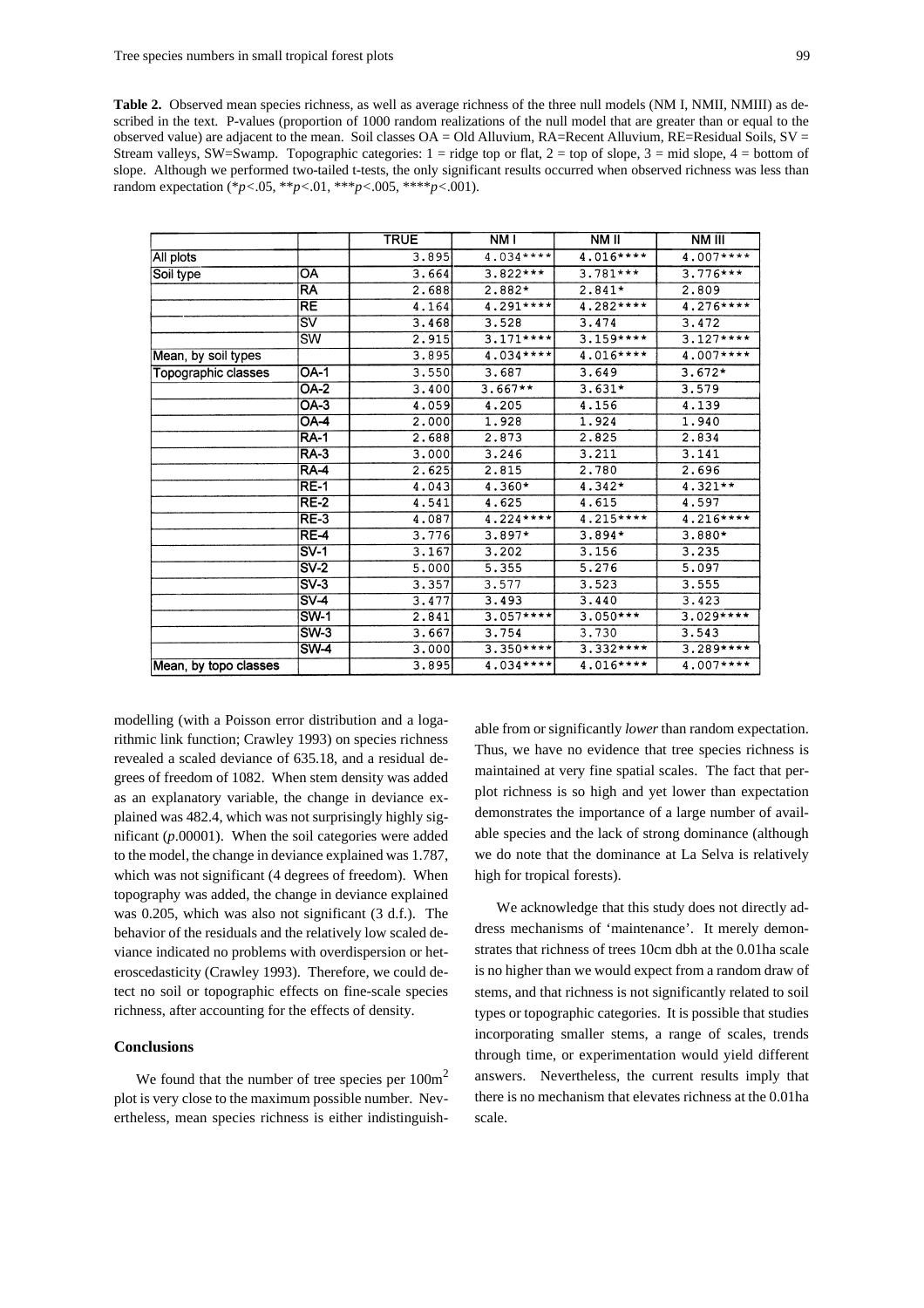The lower than expected richness means that there are a higher than expected number of conspecifics within a plot. In other words, tree stems are in general slightly aggregated within species. It is not difficult to find plausible explanations for conspecifics to be clumped. For example, it is possible that a clumped distribution is caused by some degree of environmental specificity. However, if soil and topography class are important in determining species composition, the outcome of Null Model III should seldom be significant. It is possible that other unmeasured environmental factors, such as disturbance, cause clumping. Perhaps more likely, the pattern is due to vegetative reproduction and/or limited seed dispersal. A modest degree of clumping is consistent with other studies of tropical tree dispersion (Forman and Hahn 1980, He et al. 1997).

The lack of fine-scale 'maintenance' of species richness does not mean that we can ignore fine-scale explanations for species richness. For example, we cannot dismiss the contributions of seed predators, fungal pathogens, mycorrhizae, and treefall gaps to the diversity of tropical trees. However, we can conclude that it may be difficult to infer the importance of such entities for fine-scale richness patterns if one only studies small plots.

Although the warnings that you need large plots to understand tree species richness (Rosenzweig 1995, Condit et al 1996) have some validity, it is premature to dismiss the utility of small plots for diversity studies. For example, Clark et al. (1999) found, using the same data set as in the present paper, that there were predictable and interpretable relationships between species composition, soil type and topography. Such fine-scale specialization can potentially maintain species richness at the landscape scale, if not the scale of interacting individuals. Therefore, the optimal spatial scale for sampling communities depends on the questions asked (Kenkel et al. 1989, Peterson and Parker 1998).

**Acknowledgments**: We thank the Andrew W. Mellon Foundation for financial support and the Organization for Tropical Studies for support in the field. J. Bastow Wilson and M. Henry H. Stevens provided useful criticisms of the manuscript. MWP thanks the José María Fernández-Palacios of the Departamento de Ecología for his hospitality and support during a sabbatical leave.

#### **References**

- Bradstock, R. A., M. G. Tozer and D. A. Keith. 1997. Effects of high frequency fire on floristic composition and abundance in a fireprone heathland near Sydney. Austral. J. Bot. 45:641-55.
- Brokaw, N. V. L. 1985. Treefalls, regrowth, and community structure in tropical forests. In: S. T. A. Pickett and P. S. White (eds.), Natural Disturbance and Patch Dynamics. Academic Press, Toronto, pp. 53-69.
- Brown, J. H. 1988. Species diversity. In: A. A. Myers and P. S. Giller (eds.), Analytical Biogeography. Chapman and Hall, New York, pp. 57-89.
- Capone, T. A. and J. A. Kushlan. 1991. Fish community structure in dry-season stream pools. Ecology 72:983-92.
- Clark, D. B. and D. A. Clark. In press. Landscape-scale variation in forest structure and biomass in a tropical rain forest. For. Ecol. Manage.
- Clark, D. B., D. A. Clark and J. M. Read. 1998. Edaphic variation and the mesoscale distribution of tree species in a neotropical rain forest. J. Ecol. 86:101-12.
- Clark, D. B., M. W. Palmer and D. A. Clark. 1999. Edaphic factors and the landscape-scale distributions of tropical rain forest trees. Ecology 80:2662-75.
- Condit, R., S. P. Hubbell, J. V. LaFrankie, R. Sukumar, N. Manokaran, R. B. Foster and P. S. Ashton. 1996. Species-area and species-individual relationships for tropical trees: a comparison of three 50-ha plots. J. Ecol. 84:549-62.
- Condit, R., R. B. Foster, S. P. Hubbell, R. Sukumar, E. G. Leigh, N. Manokaran, S. Loo de Lao, J. F. LaFrankie and P. S. Ashton. 1998. Assessing forest diversity on small plots: calibration using species-individual curves from 50-ha plots. In: F. Dallmeier and J. A. Comiskey (eds.), Forest Biodiversity Research, Monitoring and Modeling. Conceptual Background and Old World Case Studies. Volume 20. UNESCO, Paris, pp. 247-268.
- Connell, J. H. 1978. Diversity in tropical rain forests and coral reefs. Science 199 1302-9.
- Crawley, M. J. 1993. GLIM for Ecologists. Blackwell Scientific Publications, Oxford.
- Dallmeier, F. and J. A. Comiskey (eds.) 1998. Man and the Biosphere, 21: Forest biodiversity in North, Central, and South America, and the Caribbean: Research and Monitoring. UNESCO, Paris.
- Denslow, J. S. 1995. Disturbance and diversity in tropical rain forests; the density effect. Ecol. Appl. 5:962-8.
- Forman, R. T. T. and D. C. Hahn. 1980. Spatial patterns of trees in a Caribbean semievergreen forest. Ecology 61:1267-74.
- Gentry, A. H. 1988. Changes in plant community diversity and floristic composition on environmental and geographical gradients. Ann. Miss. Bot. Gard. 75:1-34.
- He, F., P. Legendre and J. V. LaFrankie. 1997. Distribution patterns of tree species in a Malaysian tropical rain forest. J. Veg. Sci. 8:105-14.
- Hubbell, S. P., R. B. Foster, S. T. O'Brien, K. E. Harms, R. Condit, B. Wechsler, S. J. Wright and S. Loo de Lao. 1999. Light gap disturbances, recruitment limitation, and tree diversity in a neotropical forest. Science 283:554-7.
- Huston, M. A. 1994. Biological Diversity. Cambridge University Press, Cambridge, England.
- Janos, D. P. 1983. Tropical mycorrhizas, nutrient cycles and plant growth. In: S. L. Sutton, T. C. Whitmore and A. C. Chadwick (eds.), Tropical Rain Forest: Ecology and Management. Blackwell Scientific, Oxford, pp. 327-345.
- Janzen, D. H. 1970. Herbivores and the number of tree species in tropical forests. Am. Nat. 104:501-28.
- Kenkel, N. C., P. Juhász-Nagy and J. Podani. 1989. On sampling procedures in population and community ecology. Vegetatio 83:195-207.
- Legendre, P. and L. Legendre. 1998. Numerical Ecology, 2nd English Edition. Elsevier, Amsterdam.